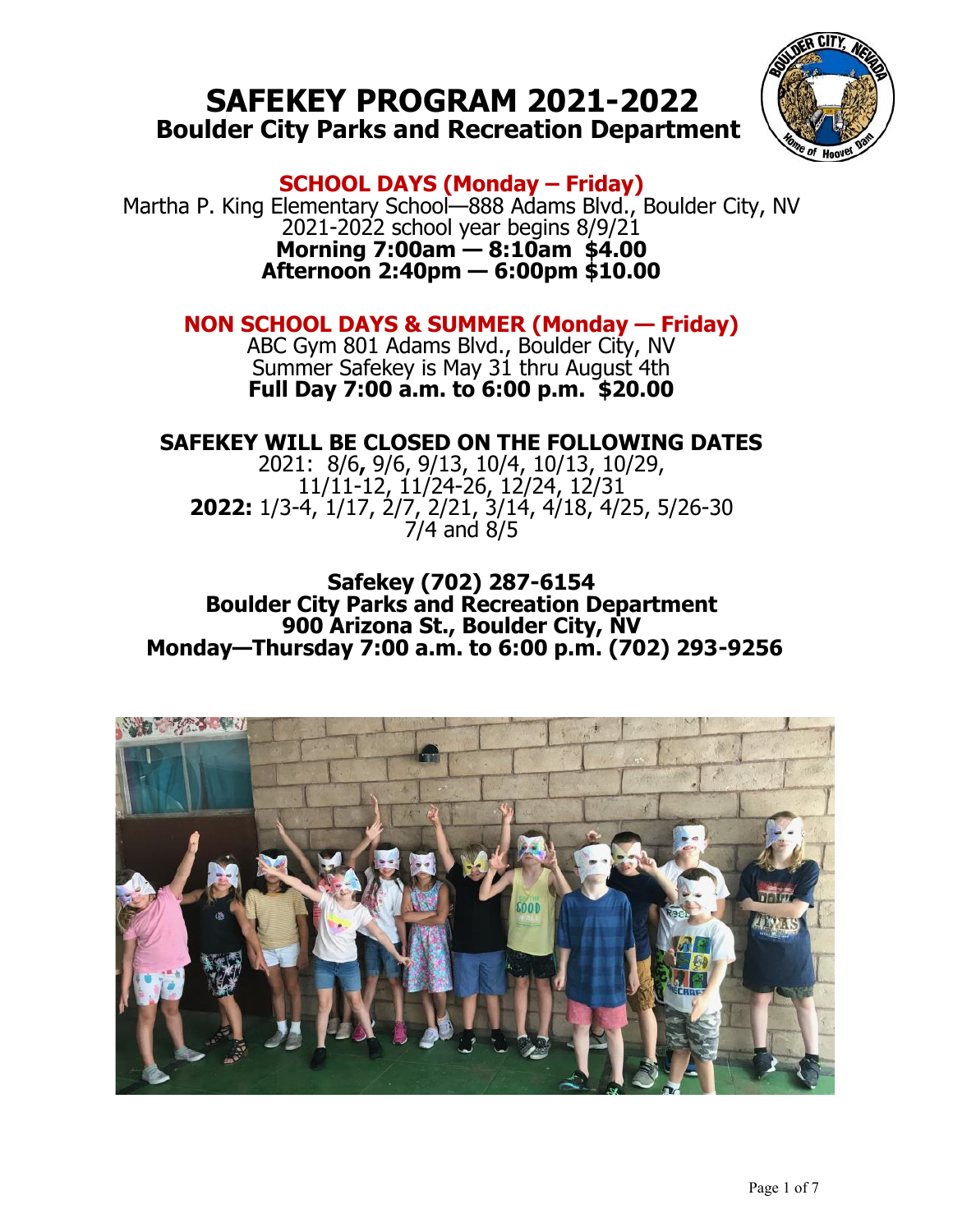# **Boulder City Parks and Recreation Department Safekey Program**

This year round program is designed to enrich your child in a recreation environment that is fun, friendly, safe and successful. Please review this entire packet to maximize your child's Safekey experience.

#### **REGISTRATION**

Registration can be made at the Recreation Department, 900 Arizona Street Monday through Thursday 7:00 a.m. to 6:00 p.m.

Complete a Recreation Department Household Information Sheet, Safekey Registration form and Safekey Behavior Expectation form. Please be accurate in listing health problems/special needs and those who may pick up your child. Your child will only be released to those individuals on your registration forms. Please update these forms when any of this information changes.

Participation requires registration and payment prior to attendance.

Students will not be allowed in the program without proper paperwork and prepayment of fees.

#### **DROP-OFF PROCEDURES**

Parents must bring their child **into** Safekey and **make contact** with a Safekey leader. Students are also to report to a Safekey leader when they enter the program.

During the school year Safekey is located at Martha P. King Elementary School in the Multi Use Room.

For children in K—2nd grade attending morning Safekey a Safekey leader will walk your child from Martha P. King Elementary school to Andrew J. Mitchell Elementary school. For these students attending Safekey in the afternoon your student will be picked up by a Safekey leader promptly at 2:50 p.m. Mitchell children meet at Michael's bench outside in front of Mitchell school and are walked to Martha P. King Elementary school.

Please do not allow your child on school grounds in the morning before Safekey begins as there is no supervision.

Summer Safekey & Non School days is held at the ABC Gym, 801 Adams Blvd.. Safekey is closed on school holidays except Winter Break (partial weeks– see schedule) and Spring Break (one full week). See schedule on page 1 and page 5.

FOR THE SAFETY OF YOUR CHILD YOU MUST BRING IN YOUR CHILD & MAKE CONTACT WITH THE SAFEKEY LEADERS ON ALL DAYS REGARDLESS OF LOCATION.

#### **PICK-UP PROCEDURES**

.

When Safekey is held at Martha P. King Elementary school you will go through the door to the left of the main entrance. Doors are locked for your childs safety. Please call 702-287- 6154 when you have arrived at the doors.

Please sign your child out when leaving**.** Identification is required. This process is important for the safety of the children and accountability at all levels. No child will be allowed to sign themselves out to walk home.

Your child must be picked up no later than 6:00 p.m. A late fee of \$10.00 every ten minutes starting at 6:01 p.m. will be assessed. If your child is not picked up by 6:30 p.m., your child may be transported to the City Pool and the Boulder City Police Department may be notified. All efforts will be taken to connect your child to an approved individual before contacting the police or Child Protective Services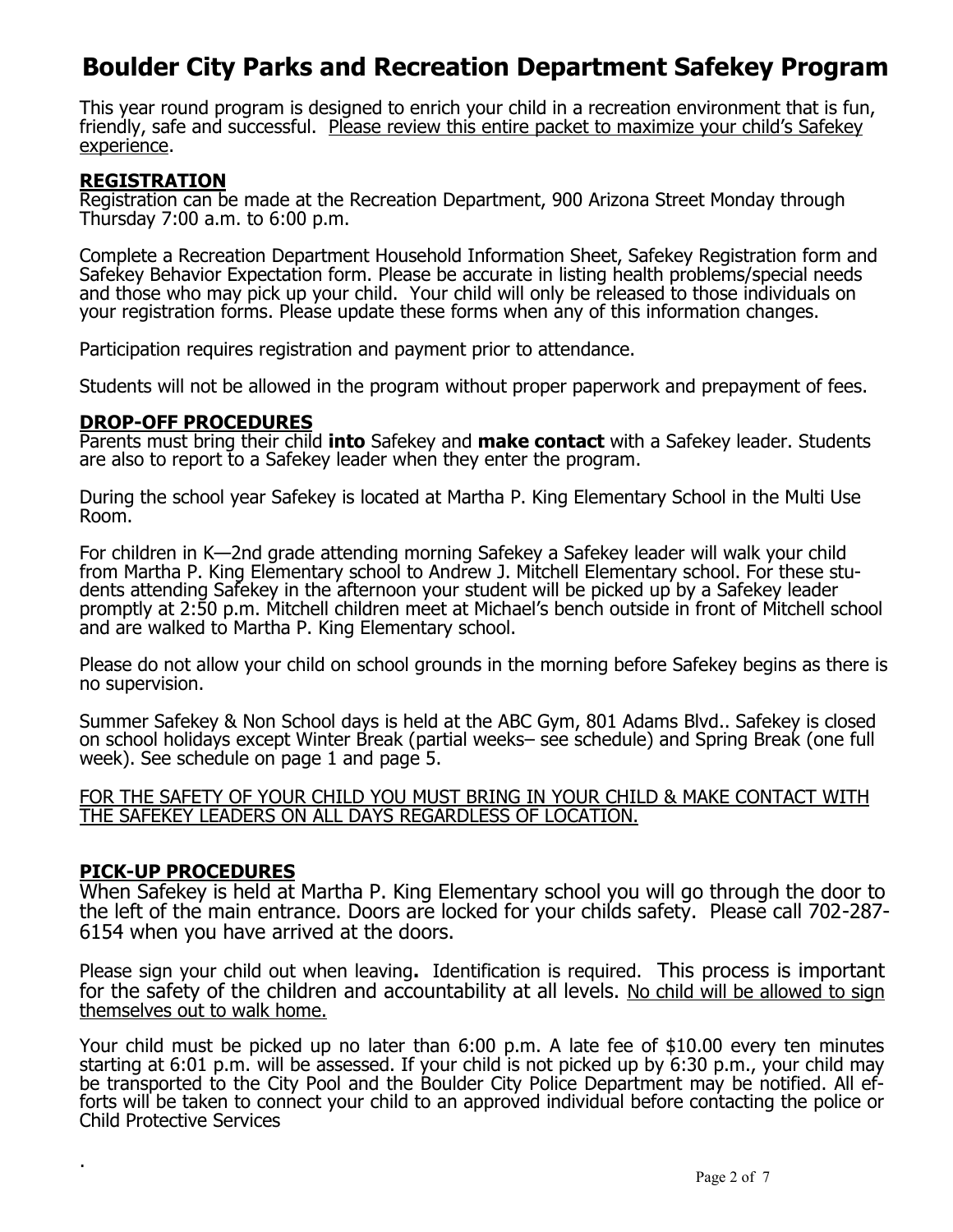# **Boulder City Parks and Recreation Department Safekey Program**

### **PAYMENTS**

School Day Fees: \$4.00 morning session \$10.00 afternoon session Non School Days & Summer Fees: \$20.00 full day

Fees are on a prepayment basis. The Recreation Dept. can accept cash, check or credit card payments. Credit card payments can be made over the phone to the Recreation Dept. 702-293-9256 Monday through Thursday 7:00 a.m. to 6:00 p.m.

Field trip fees are additional fees and must be paid in advance directly to the Safekey staff.

Once payment has been received, there will be **NO REFUNDS**.

A child will be unable to attend Safekey unless they have been preregistered and payment has been made.

We understand that children may come from a situation where parents are separated, divorced, or currently seeking a divorce. It is the responsibility of the parent who registers the child for the program to keep all payments up to date.

There is a \$25 fee for returned checks.

Please save your receipts for tax and payment verification purposes. The Recreation Department does not issue an end-of-year statement and is not responsible for researching your payments. When a payment is made receipts are sent to the email address on file. Our tax ID  $\bar{\#}$  is 88-0084978.

#### **Early Dismissal Days & CCSD Professional Development Day**

Safekey is available on early dismissal days from the time children are out of school, until 6:00 p.m. Additional fees will apply. Please make sure your child has ample food & drink for the day.

#### **Attending School Programs During Safekey Hours**

Waivers are available for children to sign themselves in or out of Safekey for school programs on the school campus only. These waivers are only to be used for giving your child permission to leave Safekey for school activities such as clubs, to assist teachers or to attend school programs before or after school. Please note that staff will not be available to transport children from Mitchell to King after the 2:50 p.m. transition.

Your child must report to Safekey first to be signed in for the day by staff each day before requesting to sign out to attend another school program, classroom or club. Children are not permitted to leave Safekey on their own without a signed waiver (completed by a parent or legal guardian) on file. This privilege is subject to approval by a Safekey supervisor.

#### **Snacks & Lunch**

Snacks are ONLY offered in the afternoon on school days. On All Day Safekey days, children are to bring morning & afternoon snacks, lunch and plenty of drinks. **Please list any food allergies on the information sheet you complete when you enroll your child in Safekey.** 

#### **Personal Items**

Personal items brought to Safekey are the responsibility of the student. Safekey is not financially responsible for lost or stolen items.

#### **Personal Cellphones**

Safekey would prefer that no cellphones be brought to the program. If a child brings a cellphone it is their responsibility to keep track of it. Safekey does not take responsibility for children's cellphone use. They must be turned off and placed in their backpacks. Personal cellphone use is only allowed with staff approval. Cellphones are only permitted to be used for phone calls and not as a play toy. Should you need to contact your child, you may call Safekey at 702-287-6154.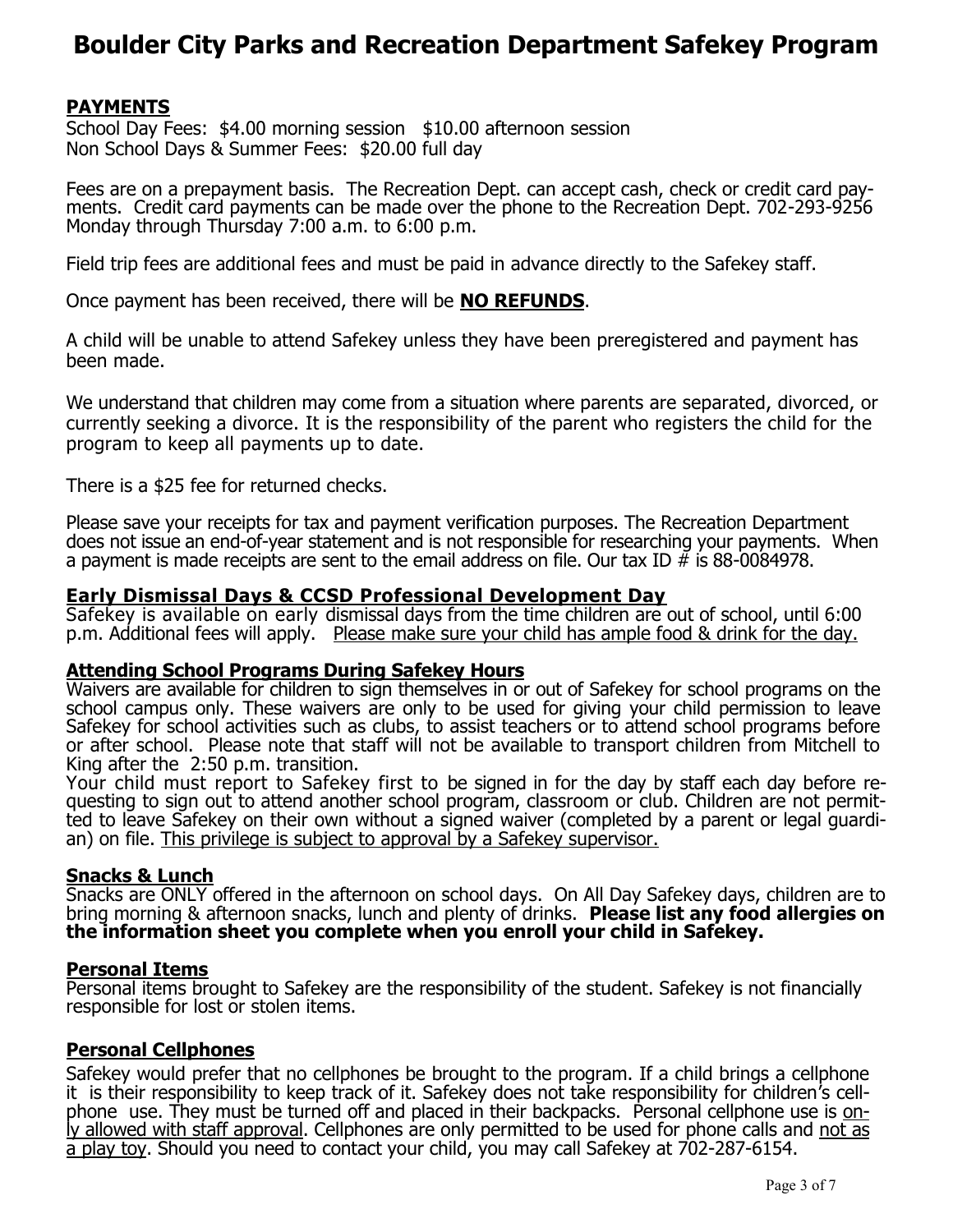# **Boulder City Parks and Recreation Department Safekey Program**

#### **Absenteeism**

Please text or call the Safekey cell number (702) 287-6154 and leave a message if your child attends Safekey on a regular schedule and will be absent from Safekey. When the school needs to know your child is absent, so does Safekey.

#### **Medication**

Safekey does not administer medications. All prescription drugs must be self-administered or given by the child's school nurse prior to coming to Safekey. A medication release is required for a child to self administer medications. See the Safekey Coordinator to make these arrangements.

#### **Field Trips**

Field trip fees must be paid in advance and are paid directly to Safekey staff. Children 60 lbs. and under require a booster seat (we provide the booster seat) to travel in the City vans. The activity may require your child to arrive to Safekey by a particular time. He or she may lose their spot if they do not arrive at the designated time. Check the activity schedule and/or the sign-in table for field trip information.

#### **Health Records**

Students not registered with the Clark Country School District (or private school), with immunization records on file at these institutions, must provide immunization records that meet the Southern Nevada Health District requirements to enter school.

#### **Inclusion**

The Boulder City Parks and Recreation Department will provide service in the most integrated setting appropriate to meet the needs of participants with a qualified disability. Every effort will be made to provide reasonable accommodation. Although policies and practices may be revised, the Behavior Guidelines are applicable to ensure every ones safety and enjoyment. Participants needing accommodation are asked to contact staff two weeks prior to attending Safekey so that individual needs can be better met.

### **Safekey will be closed on the follow dates:**

**2021:** 8/6**,** 9/6, 9/13, 10/4, 10/13, 10/29,

### 11/11-12, 11/24-26, 12/24, 12/31

## **2022:** 1/3-4, 1/17, 2/7, 2/21, 3/14, 4/18, 4/25, 5/26-30

During winter, spring & summer breaks, Safekey is held at the ABC Gym, 801 Adams Blvd.

#### **Safekey Schedule**

| Morning:     | Doors open at 7am                                                                             |
|--------------|-----------------------------------------------------------------------------------------------|
| Upon arrival | <b>Check in with staff</b> & place backpacks in designated area                               |
|              | Indoor activities, board games, cards, jump rope                                              |
| 7:45         | Restroom break if needed                                                                      |
| 8:00         | Attendance call                                                                               |
| 8:10         | Release to King or walk to Mitchell playground and/or breakfast                               |
| Afternoon:   |                                                                                               |
| 2:40-3:15    | Sign in with staff-Group instructions for the day                                             |
|              | (Mitchell kids meet Safekey staff at Michael's bench outside in the front of Mitchell school) |
| 3:15-4:00    | Homework, restroom break & snack                                                              |
| 4:00-5:00    | Arts & Crafts (supplies are available each day with weekly art projects)                      |
| 5:00-5:45    | Indoor/outdoor physical activities                                                            |
| 5:45-6:00    | Clean up                                                                                      |
| 6:00         | Safekey closes for the day                                                                    |

\*Note: Schedule adjustments may occur due to a variety of circumstances such as weather, relocation of the program due to school functions, children's homework goals, etc.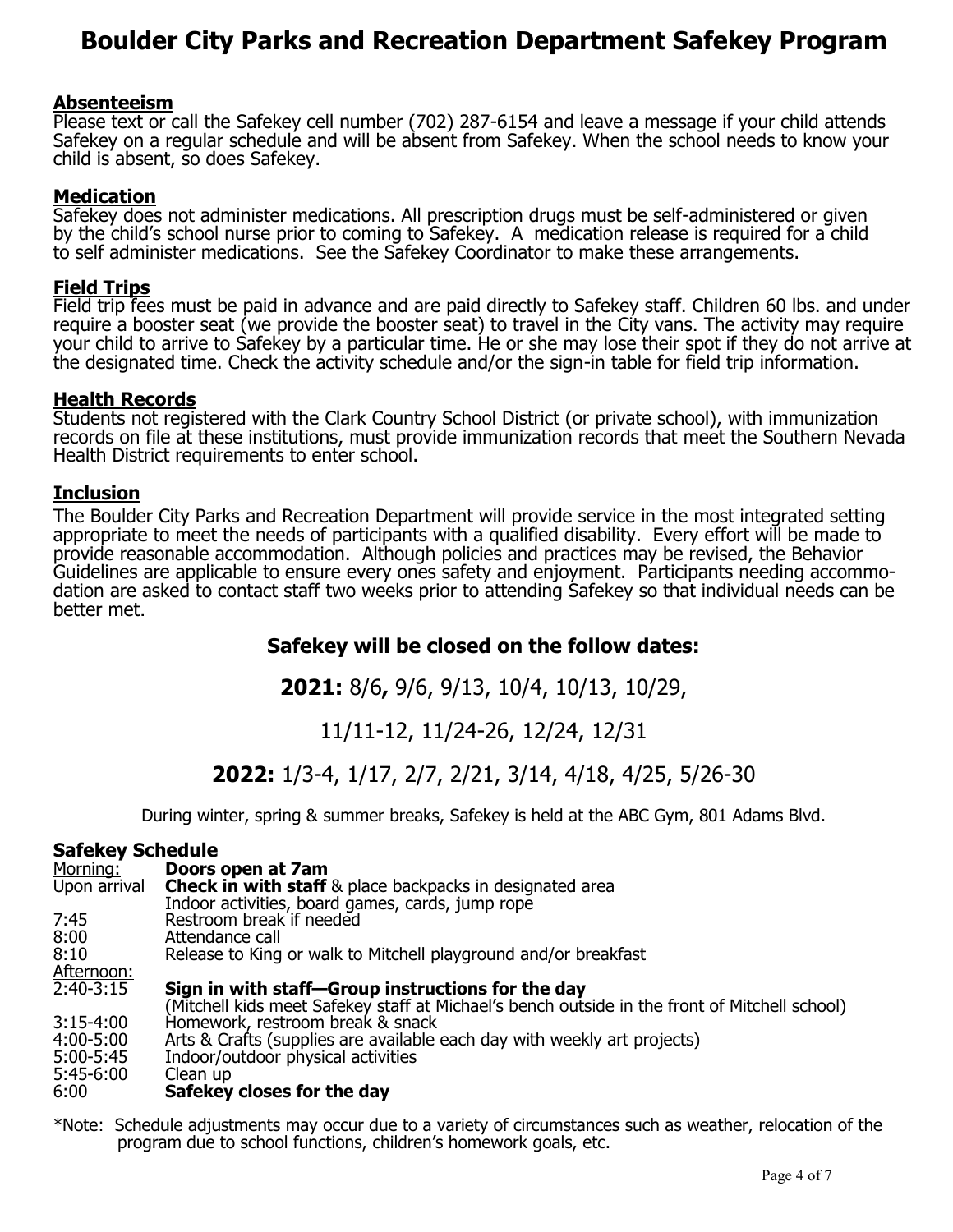

### **CITY OF BOULDER CITY PARKS AND RECREATION DEPARTMENT**

900 Arizona Street, Boulder City, NV 89005 Mailing Address: PO Box 61350, Boulder City, NV 89006 Phone (702) 293-9256 Fax (702) 293-9419 [www.bcnv.org](http://www.bcnv.org/)

#### **HOUSEHOLD INFORMATION SHEET & RELEASE OF LIABILITY**

|                               | Address Zip City City State Zip Zip                                                                                                                                                                                 |  |                  |
|-------------------------------|---------------------------------------------------------------------------------------------------------------------------------------------------------------------------------------------------------------------|--|------------------|
|                               |                                                                                                                                                                                                                     |  |                  |
| <b>Children in household:</b> |                                                                                                                                                                                                                     |  |                  |
|                               |                                                                                                                                                                                                                     |  |                  |
|                               |                                                                                                                                                                                                                     |  |                  |
|                               |                                                                                                                                                                                                                     |  |                  |
|                               |                                                                                                                                                                                                                     |  |                  |
|                               |                                                                                                                                                                                                                     |  |                  |
|                               |                                                                                                                                                                                                                     |  |                  |
|                               |                                                                                                                                                                                                                     |  |                  |
|                               | <b>Allergies, Medication &amp; Other Health Problems (Please Describe)</b><br>Emergency contact or person who can pick up child other than parents:<br>1. Relationship Relationship<br>2. Relationship Relationship |  | Phone            |
|                               | 3. Relationship Relationship                                                                                                                                                                                        |  |                  |
|                               | 4. Relationship Relationship                                                                                                                                                                                        |  | Phone <u>and</u> |
|                               |                                                                                                                                                                                                                     |  |                  |
|                               |                                                                                                                                                                                                                     |  |                  |
| Others in household:          |                                                                                                                                                                                                                     |  |                  |

I, the undersigned, as a participant or parent/guardian of the participant in the programs sponsored by the Boulder City Parks and Recreation Department, do understand that, in consideration of the Parks and Recreation Department, I do release them, their officers, agents or employees from all liability demands or claims for loss, damage or injury resulting from participating in the programs for any dates as listed above. I have been informed by the City and I fully understand and agree that no insurance coverage whatever is being provided by the City, its agents or representatives, undertaking to indemnify, or in any other manner, guaranteeing the safety of any participant in the program as to any injury or other peril or contingency resulting from participating in the program, whether to persons or property. I recognize and understand that the program requires that the participant be in good health. I warrant and declare that the participant is in good health. If the participant is a minor, I also give my consent for his/her participation in the program, and for any necessary emergency medical treatment. PHOTO RELEASE: I DO\_\_\_ DO NOT\_\_\_ consent to & authorize the use & reproduction by the Boulder City Recreation Department of any photographs & audio-visual materials taken of me for marketing materials or for any other use for the benefit of the program

**Signature of Parent/Guardian Date** 

**\_\_\_\_\_\_\_\_\_\_\_\_\_\_\_\_\_\_\_\_\_\_\_\_\_\_\_\_\_\_\_\_\_\_\_\_\_\_\_\_\_\_\_\_\_\_\_\_\_\_\_\_\_\_\_\_\_\_\_\_\_\_\_\_\_\_\_\_\_\_\_\_\_ \_\_\_\_\_\_\_\_\_\_\_\_\_\_\_\_\_\_**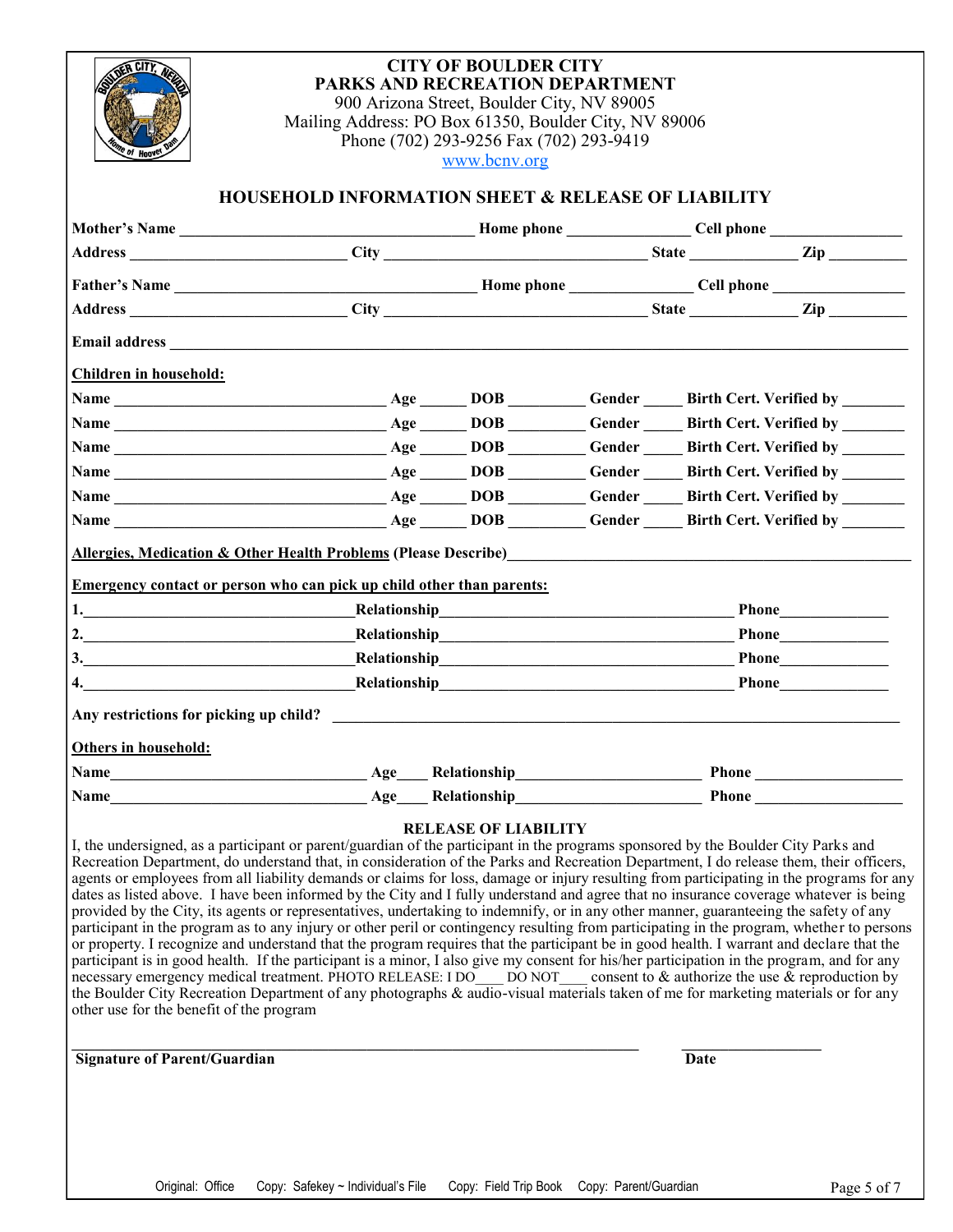

# **SAFEKEY REGISTRATION (702) 287-6154 Boulder City Parks and Recreation (702) 293-9256**

Field Trip, Transportation, and Medical Liability Release ~ Attendance notification ~ Payment Agreement (Note: Safekey update is required at the beginning of each school year and summer season)

| Child's legal name (last, first)                             | Preferred (nickname) | Date of birth | Grade<br>Age   |
|--------------------------------------------------------------|----------------------|---------------|----------------|
| Child's street address                                       | City                 | Zip code      | Child's Cell # |
| Mother's name                                                | Best#                | Home#         | Work #         |
| Father's name                                                | Best#                | Home#         | Work #         |
| Emergency contact (other than parent)                        | Best#                | Home#         | Work #         |
| For Emergency Purpose<br>Household Vehicle License Plate #'s |                      | Teacher       | School         |

Does your child have any allergies, medical or behavioral issues you'd like Safekey staff to be aware of: yes / no Please provide details.

My child will be consistently attending the Safekey program on the days of the week identified below with my initials SCHOOL Mon am\_\_\_ pm\_\_\_ Tue am\_\_\_ pm \_\_\_ Wed am\_\_\_ pm \_\_\_ Thur am \_\_\_ pm \_\_\_ Fri am \_\_\_ pm SUMMER Mon am \_\_\_ pm \_\_\_\_ Tue am \_\_\_ pm \_\_\_\_ Wed am \_\_\_ pm \_\_\_ Thur am \_\_\_ pm \_\_\_ Fri am \_\_\_ pm \_\_

I understand that it is my responsibility to notify Safekey if my child will not attend Safekey on these days. \_\_\_\_\_\_\_\_\_\_(int)

I do not know what my child's attendance in the program will be and understand that it is my responsibility to notify the Safekey number 702-287- 6154 via text or voice mail when my child WILL be attending the program. \_\_\_\_\_\_\_\_\_(int) (text is the preferred method of communication for this)

I understand that if my child's account is in good standing and he/she shows up to Safekey, he/she will not be turned away and my child's account will be charge for that day. \_\_\_\_\_\_\_(int)

Payment is due prior to service rendered. If your account falls into a non-prepaid status, you will be given a three day grace period at a "drop in" rate of: School \$6am & \$14pm and Summer \$14 for ½ day and \$28 for full day service. If non payment issues are not resolved at the end of the third day, your child cannot return to Safekey, nor will your child be allowed to participate in any Boulder City Recreation Department activity until this issue is resolved. Any account past due after the three day "drop in" grace period, is subject to a \$20 late fee. The Safekey Program ends at 6:00 p.m. For every 10 minutes your child is not picked up beginning at 6:01 p.m., a late charge of \$10 for every 10 minutes will be assessed.

Late payment is due at the time of pickup. \_\_\_\_\_\_(int) Person responsible for payment of service\_\_\_\_\_\_\_\_\_\_\_\_\_\_\_\_\_\_\_\_\_\_\_\_\_\_\_\_\_\_\_\_\_\_\_

**RELEASE OF LIABILITY** – **Safekey Field Trip, Transportation, & Medical Release** Note: Children 60lbs &under required a parent provided booster seat I, the undersigned, legal guardian of the participant in the listed activity sponsored by the Boulder City Parks and Recreation Department, do understand that, in consideration of the Parks and Recreation Department, I do release them, their officers, agents or employees from all liability demands or claims for loss, damage or injury resulting from participating in the mentioned activity, as there is no insurance provided. I, the under signed, as legal guardian on behalf of our child named above, our heirs, executors and administrators, we hereby do expressly and forever waive and release the City of Boulder City Parks and Recreation Department, and all their respective officers, trustees, employees, agents or representatives for any and all liability for personal injuries, or damages, sustained incurred, arising from, participating in or connected with travel to and from the City of Boulder City and City of Boulder City Parks and Recreation Department meetings, classes, contests, field trips, and/or special events, and all activities related to, or in conjunction with, the said activity by our son or daughter. I also give my consent for his/her participation in the activity, and for any ne

| <u>u iui aliy liecessaly enielyehcy meulcal liealment.</u> |                                                                                                                                                                                                                            |
|------------------------------------------------------------|----------------------------------------------------------------------------------------------------------------------------------------------------------------------------------------------------------------------------|
|                                                            |                                                                                                                                                                                                                            |
|                                                            |                                                                                                                                                                                                                            |
| My child knows how to swim                                 | My child does not know how to swim                                                                                                                                                                                         |
|                                                            |                                                                                                                                                                                                                            |
| Signature (Parent or legal quardian)                       | Date                                                                                                                                                                                                                       |
|                                                            | Safekey Aquatic Division ~ Children 8 and over who are non swimmers<br>or do not pass the City Pool swim test may not be eligible for pool field trips<br>note: A booster seat must be provided for children under 60 lbs. |